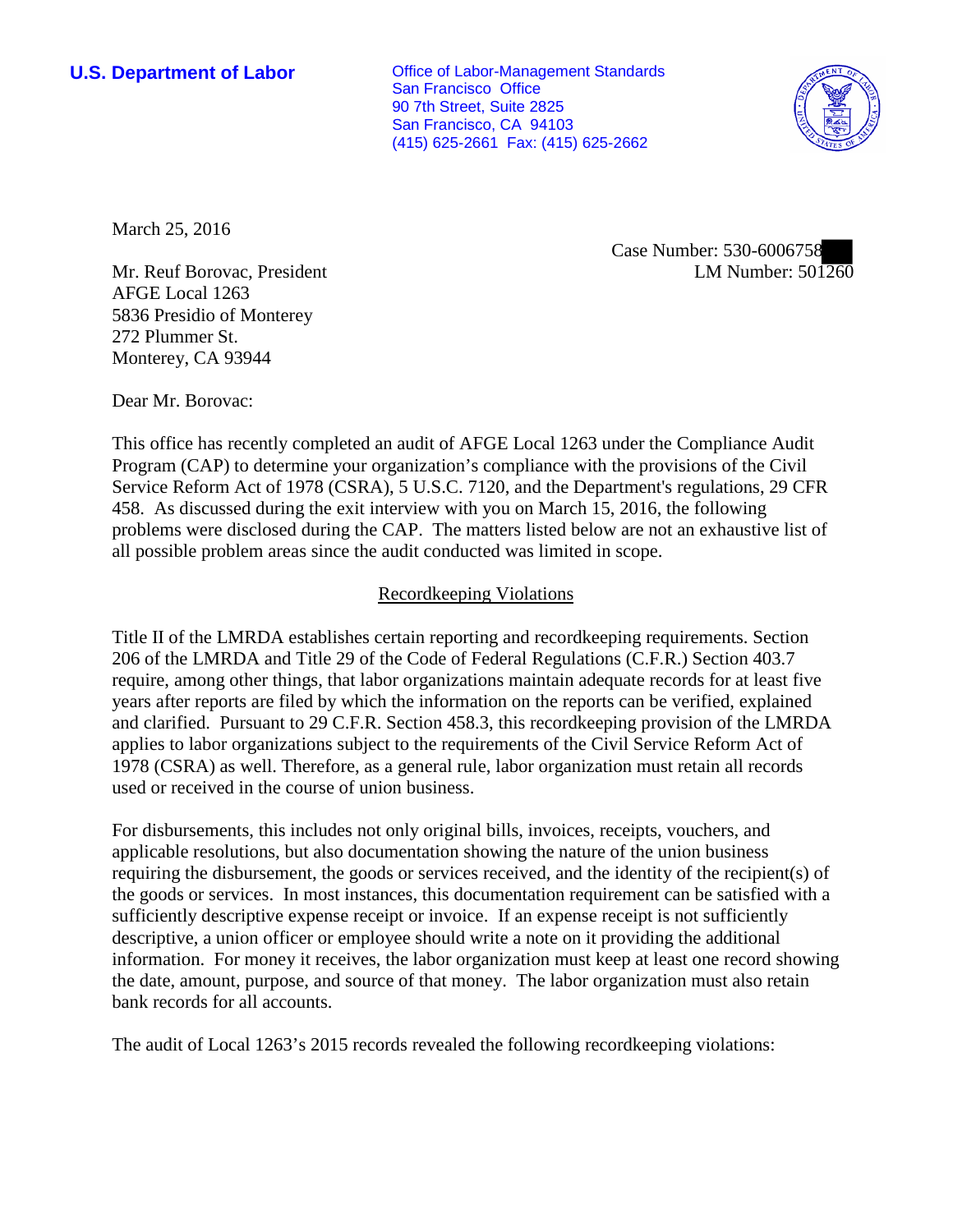Mr. Reuf Borovac June 21, 2016 Page 2 of 3

1. General Reimbursed and Credit Card Expenses

Local 1263 did not retain adequate documentation for reimbursed expenses and credit card expenses incurred by President Reuf Borovac totaling at least \$2,000. For example, there was no receipt from the Hyatt Regency for a February 2015 stay for nearly \$1, 500.

As noted above, labor organizations must retain original receipts, bills, and vouchers for all disbursements. The president and treasurer (or corresponding principal officers) of your union, who are required to sign your union's LM report, are responsible for properly maintaining union records.

2. Failure to Maintain Receipt Records

Local 1263 did not maintain employer dues checkoff reports. Union receipts records must include an adequate identification of all money the union receives. The records should show the date and amount received, and the source of the money.

Based on your assurance that Local 1263 will retain adequate documentation in the future, OLMS will take no further enforcement action at this time regarding the above violations.

## Reporting Violations

Pursuant to 29 C.F.R., Section 458.3, the reporting requirement under 29 C.F.R. Section 403.2 (see Section 201(b) of the Labor-Management Reporting and Disclosure Act (LMRDA)) is made applicable to labor organizations subject to the requirements of the CSRA. This provision requires labor organizations to file annual financial reports that accurately disclose their financial condition and operations. The audit disclosed a violation of this requirement. The Labor Organization Annual Report (Form LM-3) filed by Local 1263 for the fiscal year ended June 30, 2015, was deficient in the following areas:

1. Acquire/Dispose of Property

Item 13 [LM-3] (During the reporting period did your organization acquire or dispose of any assets in any manner other than by purchase or sale?) should have been answered, "Yes," because the union gave away cash totaling more than \$6,000 during the year. The union must identify the type and value of any property received or given away in the additional information section of the LM report along with the identity of the recipient(s) or donor(s) of such property. The union does not have to itemize every recipient of such giveaways by name. The union can describe the recipients by broad categories if appropriate such as "new members" or "new retirees."